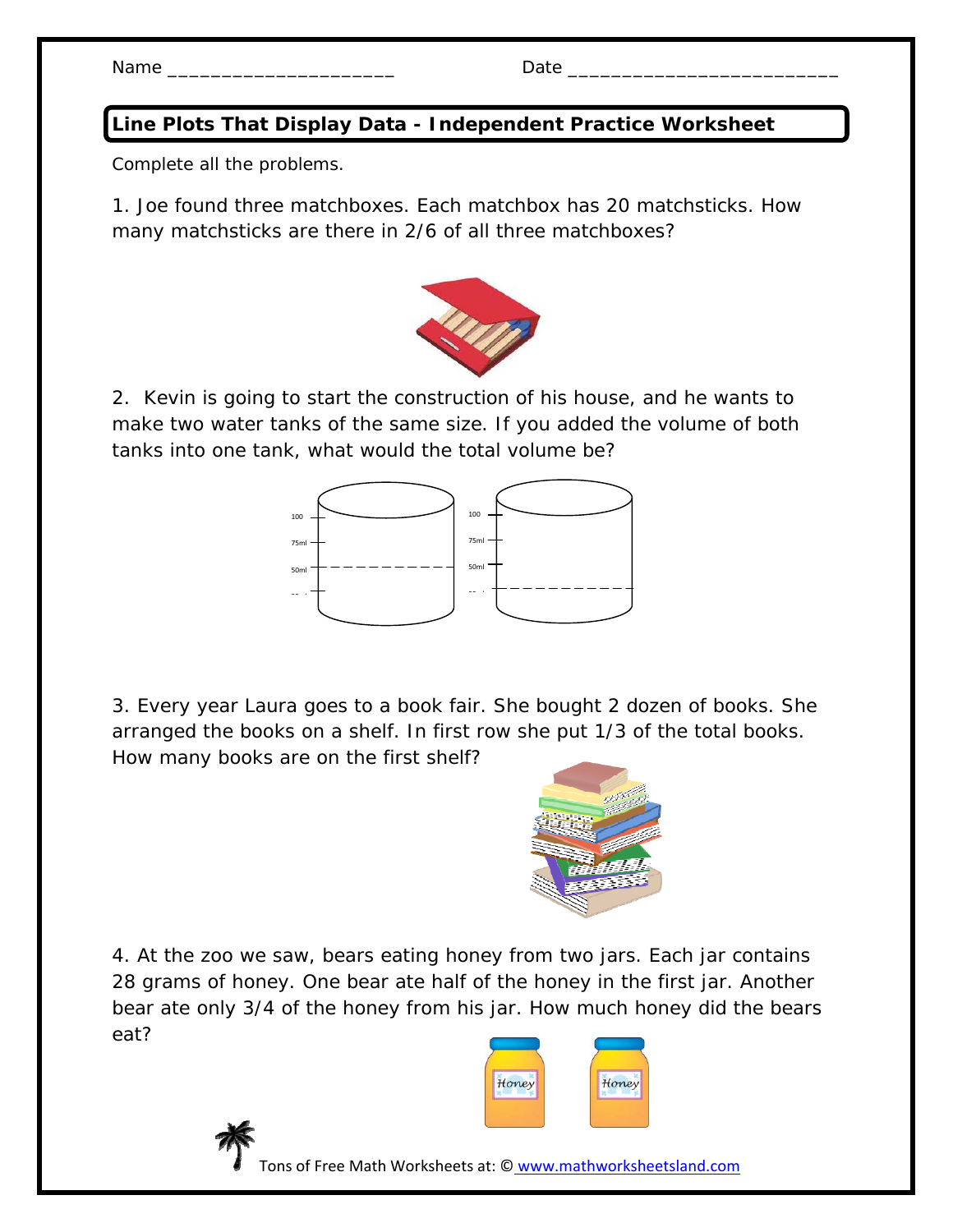| Nar<br>$-1$ |  |
|-------------|--|
|             |  |

5. Maria and her friends went to Pizza Hut. They ordered a pizza which consisted of 8 pieces.



She cuts off 1/2 of the pizza and gives it to her friend. How many pieces of the pizza are left?

6. Mrs. Belle baked 50 cookies in her microwave. She kept 3/5 of the cookies for herself and gave the rest of the cookies to her neighbor.

## \*\*\*\*\*\*\*\*\*\*\*\*\*\*\*\*\*\*\*\* \*\*\*\*\*\*\*\*\*\*

Write the numbers of the cookies that she gave to her neighbor.

7. Thomas cooked rice for the party. He split the cooked rice into three containers. The first container consists of 2/4 kg rice, the second container consists of 5/4 kg of rice, and the third container consists of 3/4 kg rice.







What is the total amount of the rice Thomas had cooked?